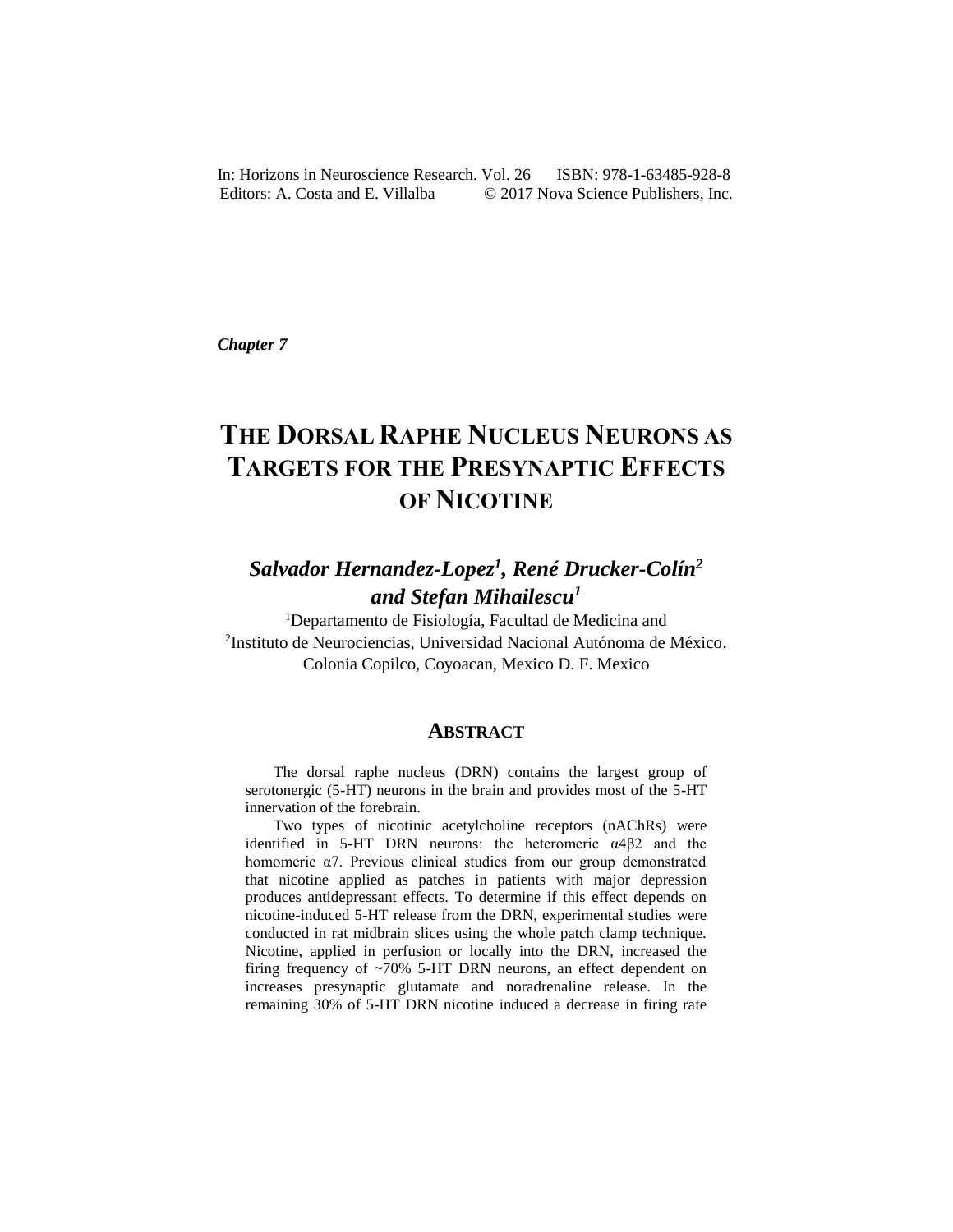associated with a presynaptic increase in serotonin and GABA release. The nicotine-induced increase in glutamate and serotonin release was dependent on presynaptic α4β2 nAChRs, whereas the increase in noradrenaline and GABA release was mediated by presynaptic α7 nAChRs. These data suggest that small concentrations of nicotine produce long lasting excitatory effects through glutamate release, as well as inhibitory effects through 5-HT release. High doses of nicotine will produce additional stimulatory and inhibitory effects through noradrenaline and GABA release respectively.

#### **NICOTINIC ACETYLCHOLINE RECEPTORS (NACHRS)**

Nicotinic acetylcholine receptors **(**nAChRs) belong to the family of ligand-gated ionic channels, which also includes GABA<sub>A</sub>, GABA<sub>C</sub>, glutamate, 5-HT3, glycine and ATP-gated channels. The first nAChRs discovered were postsynaptic, located in the neuromuscular junction, autonomic ganglia and spinal cord. The stimulation of these nAChRs produced  $Na^+$  and  $Ca^{2+}$ dependent fast excitatory responses. Later on, a variety of neuronal nAChRs were discovered in the central nervous system (CNS), located both in neuronal somata and axon terminals. Surprisingly, in most of cases, the stimulation of CNS nAChRs did not produce the fast excitatory responses previously reported with peripheral nAChRs, but only an increase in the release of various neurotransmitters. It was concluded that CNS nAChRs have mainly a presynaptic location and their role is to modulate the release of various neurotransmitters (Wonnacott, 1997). This opinion was reinforced by two observations. First, neuronal nAChRs are more permeable to  $Ca^{2+}$  than to Na<sup>+</sup>; as a consequence, presynaptic nAChRs may induce neurotransmitter exocytosis by increasing intracellular  $Ca^{2+}$  as a sole effect or by activating voltage-gated Ca2+ channels too (McGehee and Role, 1995; Wonnacott, 1997). Second, in most CNS neurons nicotine induces neurotransmitter release in the presence of tetrodotoxin (TTX), i.e., independently of action potential generation (Wonnacott, 1997).

Neuronal nAChRs are pentameric structures formed of  $\alpha$  and non- $\alpha$  (also termed  $\beta$ ) subunits. Nicotinic neuronal AChRs can be classified in homomeric, formed out a single type of subunit and heteromeric, which contain combinations of  $\alpha$  and  $\beta$  subunits. To the date nine types of  $\alpha$  and three types of  $\beta$  subunits were isolated. The combination of these subunits may generate, theoretically, more than1000 different types of nAChRs. However two types of neuronal nAChRs were more frequently identified in the CNS: the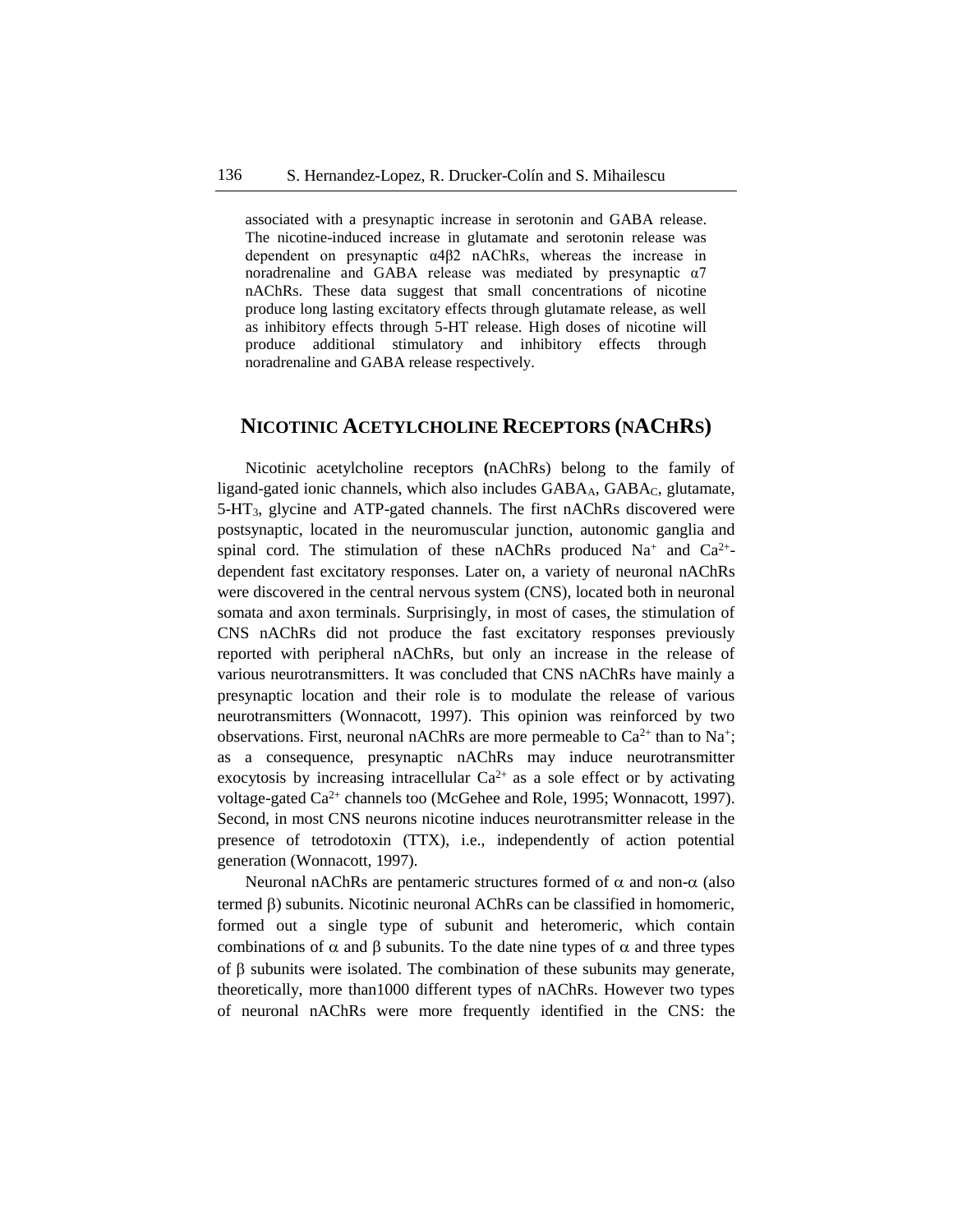homomeric  $\alpha$ 7 [( $\alpha$ 7)<sub>5</sub>] and the heteromeric  $\alpha$ 4 $\beta$ 2 [( $\alpha$ 4)<sub>2</sub>( $\beta$ 4)<sub>3</sub>] (Flores et al., 1992; Paterson and Nordberg, 2000). Agonist binding sites of nAChRs are located at the interface between  $\alpha$  subunits and a neighboring subunit. nAChRs' pharmacological and biophysical profiles depend on their subunit composition. For example,  $\alpha$ 7 nAChRs are highly permeable to calcium, desensitize rapidly and present low affinity for nicotine, whereas the  $\alpha$ (alpha4)<sub>2</sub>(beta2)<sub>3</sub> nAChRs present a much lower permeability for Ca<sup>2+</sup>, desensitize slower and exhibit a higher affinity for nicotine. Identification of nAChRs subtypes may be achieved through molecular biology, electrophysiological and biochemical techniques (Gotti et al., 2009). It is not always possible to determine the complete subunit composition of nAChRs. Therefore, a possibly unknown subunit in the composition of a nAChRs is suggested by an asterisk ("\*"). For example,  $\alpha \beta \beta 4^*$  indicates a nAChR known to contain α3 and β4 subunits but also additional, unknown subunits. If both the subunit composition and the subunit stoichiometry are known, the number of each subunit in a pentamer is indicated by subscript numbers ((for example the  $(α4)₂(β2)₃$  nAChR contains two  $α4$  subunits and three  $β2$  subunits)).

### **THE DORSAL RAPHE NUCLEUS (DRN)**

DRN is located in the midline of the brainstem, between the oculomotor nucleus and the middle region of the pons. It contains the largest population of 5-HT neurons in the brain  $($   $\sim$  160,000 in humans and  $\sim$  12,000 in rats). Most 5-HT DRN neurons are located in the rostral division of the nucleus, in the dorsal (DRD), ventral (DRV), interfascicular (DRI) and ventro-lateral subdivisions (Baker et al., 1992) (Figure 1). 5-HT DRN neurons project preferentially towards the forebrain (Olivier, 2015) and are involved in the regulation of a large number of brain functions such as: sensory processing, cognitive control, emotions, learning and memory, mood, sleep, anxiety, autonomic control, motor activity, feeding, body temperature, aggressive behavior, sexual activity and stress (Olivier, 2015). The serotonergic system contains at least 14 different classes of receptors (5-HT1A, 1B, 1D, 1E, 1F; 2A, 2B, 2C, 3, 4, 5A, 5B, 6 and 7) and a serotonin transporter (SERT). With the exception of the 5- HT<sup>3</sup> receptor, which is ionotropic, all the other 5-HT receptors are metabotropic, coupled to G proteins.  $5-HT_{1A}$  and  $5-HT_{1B}$  receptors function both as inhibitory autoreceptors and heteroreceptors (Artigas, 2013).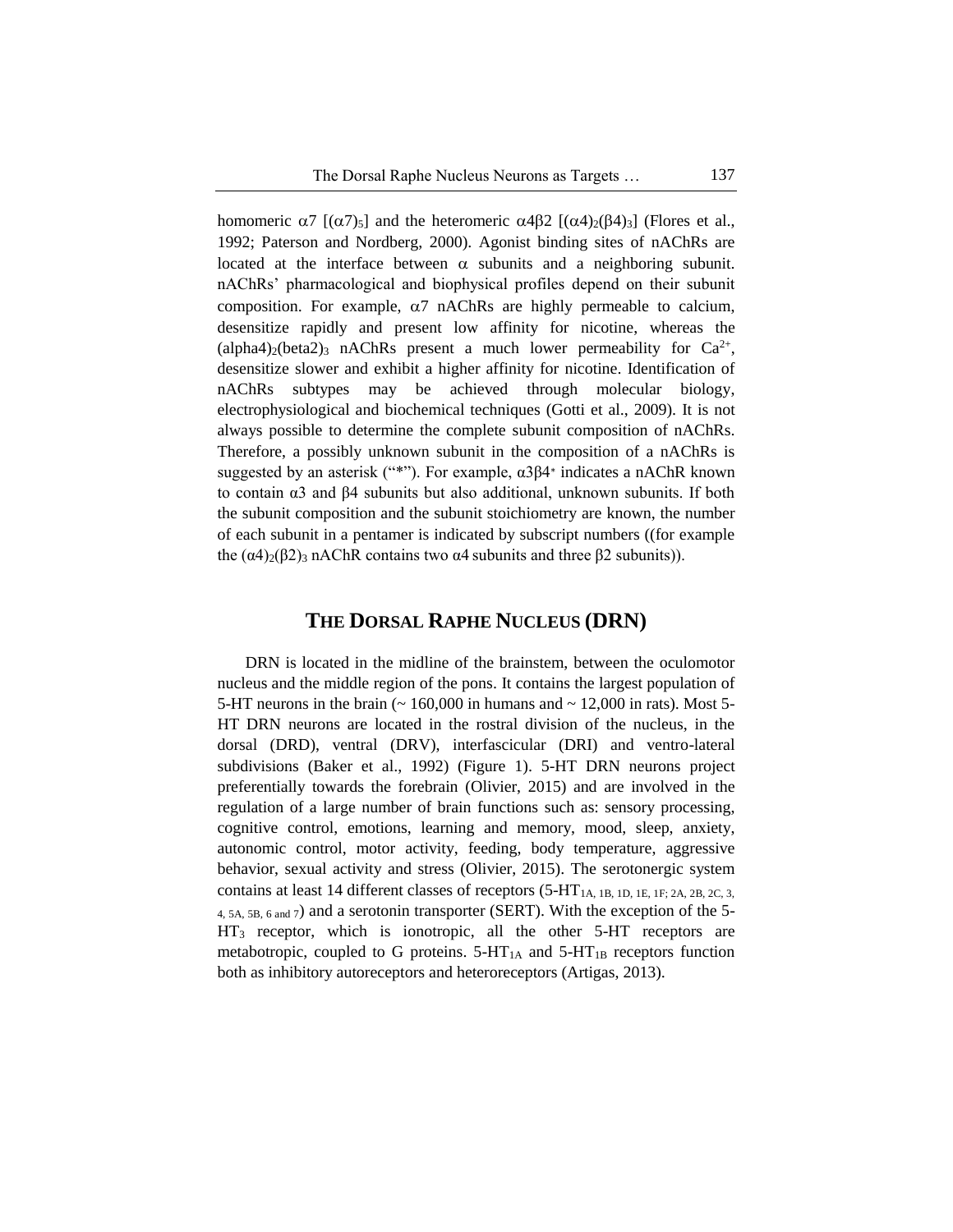

**Interaural 1.36 mm Bregma -7.64 mm**

Figure 1. Anatomy of the dorsal neucleus (DRN). In a coronal rat midbrain slice, the DRN is located between the aqueduct (Aq) and the medial longitudinal fasciculus (mlf). It contains various subdivisions as the dorsal (DRD), ventrolateral (DRVL) and the ventral (DRV) ones. Other anatomical elements presented: CLi=caudal linear nucleus of the raphe; DMPAG=the dorsomedial periaqueductal grey; DLPAG=dorsolateral periaqueductal grey; LPAG=lateral periaqueductal grey; VLPAG=ventrolateral periaqueductal grey; PA4=paratrochlear nucleus; PPTg=pedunculopontine tegmental nucleus; MnR=median raphe nucleus. Bregma - 7.64 (modified from Paxinos y Watson, 1996, with permission).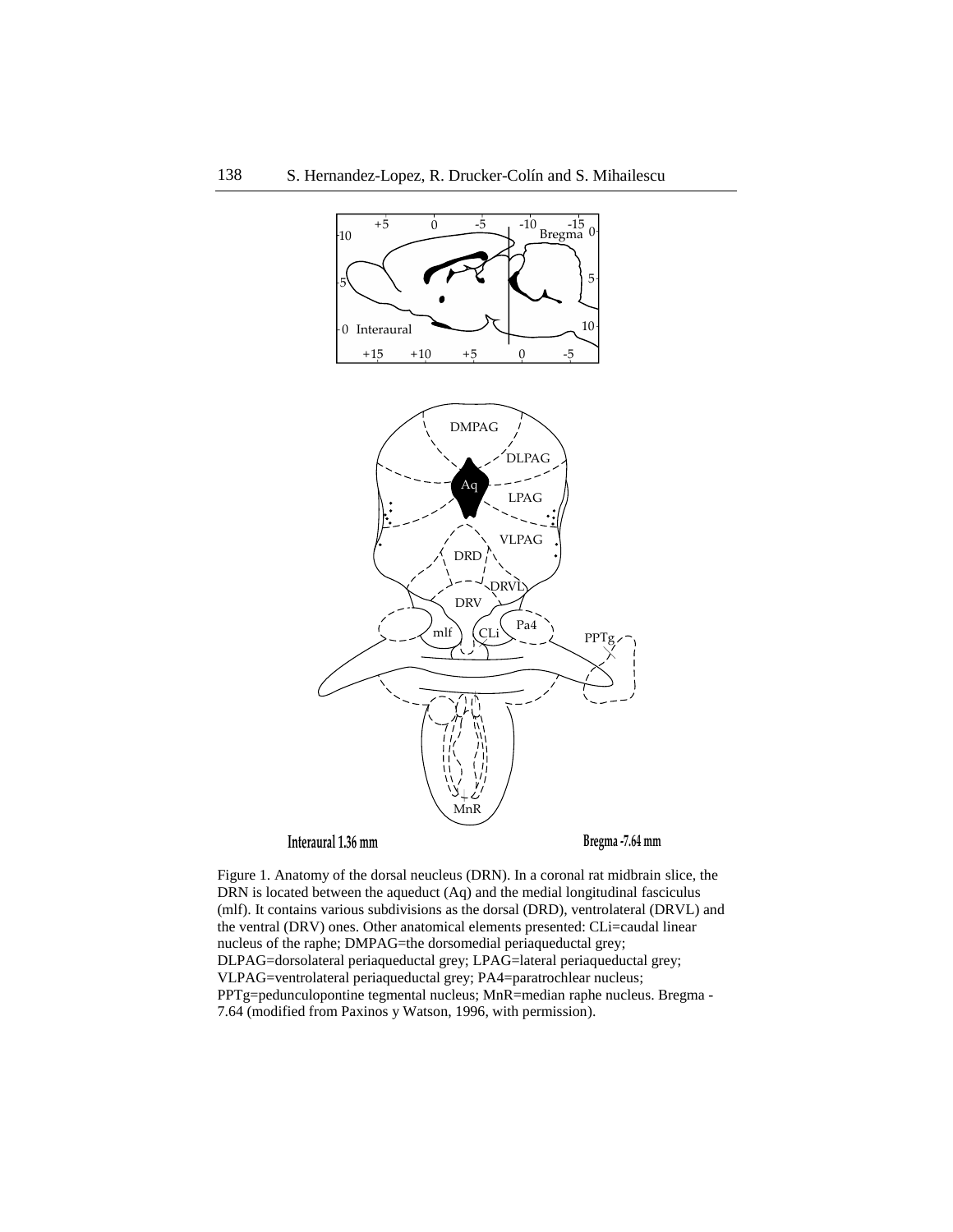#### **PREMISES OF THE PRESENTED STUDIES**

Experiments performed in cats (Vazquez et al., 1996) demonstrated that transdermal nicotine suppresses the ponto-geniculo-occipital waves of the rapid eye movement (REM) sleep. Since the same effect can be obtained through electrical stimulation of the DRN, it may be assumed that nicotine induces the stimulation of 5-HT DRN neurons that project to laterodorsal and pedunculopontine tegmental cholinergic nuclei, generators of the REM sleep. Moreover, clinical studies performed by our group (Salín-Pascual and Drucker-Colín, 1998) demonstrated that nicotine applied as parches improves the mood of non-smoking patients with major depression. This effect may also depend on an increase in 5-HT release from the DRN, since 5-HT is a potent endogenous antidepressant agent (Blier, 2013).

The presence of nAChRs containing  $\alpha$ 4 and  $\alpha$ 7 nAChR subunits in the DRN of rats was demonstrated by Bitner et al., (2000) and by Bitner and Nikkel (2002) respectively, using immunohistochemical techniques and was confirmed in a later study by Cucchiaro and Commons (2003). It was assumed that these  $\alpha$  subunits belong to  $\alpha$ 4 $\beta$ 2 nAChRs and  $\alpha$ 7 nAChRs, because these nAChRs are more frequently expressed in the CNS.

# **NICOTINE-INDUCED 7 NACHRS DEPENDENT NORADRENALINE RELEASE IN THE DRN**

In the study of Li et al., (1998), performed in rat midbrain slices using the whole-cell patch clamp technique, nicotinic agonists ((acetylcholine  $30\mu$ M, nicotine 20  $\mu$ M and 1,1-dimethyl-4-phenylpiperazinium (DMPP) 15  $\mu$ M)) elicited depolarization in the majority  $(\sim 60\%)$  of 5-HT DRN neurons (Figure 2). This depolarization was mimicked by the  $\alpha_1$  receptor agonist phenylephrine, blocked by the  $\alpha_1$  receptor antagonist prazosin and prolonged by the noradrenaline (NE) uptake inhibitor nisoxetine. In control conditions the depolarizing response was blocked by mecamylamine (MEC, 50  $\mu$ M), which indicates the nicotinic mediation of the response, and by the specific antagonist of the  $\alpha$ 7 nAChRs methyllycaconitine (MLA, 100 nM). According to the authors, these data suggest that nicotinic agonists induce noradrenaline release in the DRN by acting on presynaptic  $\alpha$ 7 nAChRs of noradrenergic varicosities originated in locus coeruleus. At its turn noradrenaline acts on postsynaptic  $\alpha_1$  receptor of 5-HT neurons producing depolarizing effects. An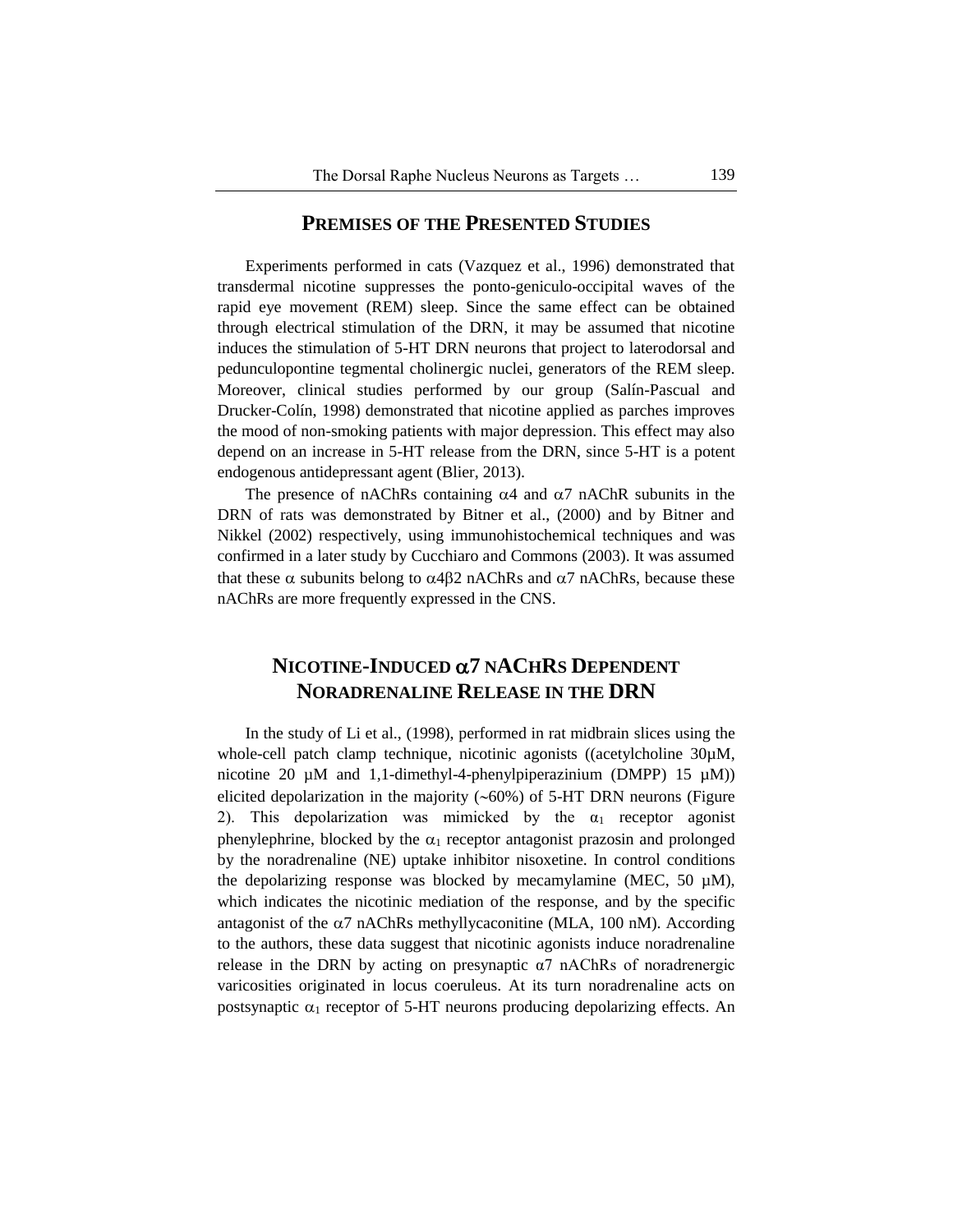interesting experimental data is that tetrodotoxin (TTX,  $0.6 \mu M$ ) blocked DMPP induced depolarization. The existence of a nicotine – dependent excitatory effect on dorsal raphe 5-HT neurons was confirmed by the study of Mihailescu et al., (1998), using extracellular recordings in rat midbrain slices. In this study bath administration of nicotine  $(10-300 \mu M)$  increased both the firing rate of 67.5% 5-HT DRN neurons by 10-90% and DRN 5-HT levels by 2-7 times. These stimulatory effects of nicotine were blocked by MEC (1-20 µM). Interestingly MEC induced its own stimulatory effects on 5-HT DRN neuron firing rate and 5-HT release.

#### **NICOTINE-INDUCED SEROTONIN RELEASE IN THE DRN**

The study of Li et al., (1998) indicated that after blocking the  $\alpha_1$  receptors with prazosin  $(1 \mu M)$ , DMPP produced a hyperpolarizing effect which was mimicked by 5-HT, antagonized by pindobind (a blocker of  $5-HT<sub>1A</sub>$  receptors) but was unaffected by TTX or low  $Ca^{2+}$  and high  $Mg^{2+}$ . It was concluded that nicotinic agonists induce 5-HT release from 5-HT DRN neuron dendrites or axon collaterals. The  $Ca^{2+}$  independence of this hyperpolarizing effect was explained through activation of the inositol phospholipid turnover in 5-HT neurons. Alternatively it was proposed that the low  $Ca^{2+}$  high  $Mg^{2+}$  solution used in the experiments reduced but did not suppress the  $Ca^{2+}$  influx through nAChRs; this residual low  $Ca^{2+}$  influx may have been sufficient to induce 5-HT release.

In the study of Frias et al., (2012) performed in midbrain slices of adrenalectomized rats implanted with 70 mg corticosterone pellets, the prevalence of inhibitory responses of 5-HT DRN neurons to nicotine (78.6%) was overwhelmingly higher than in sham-operated animals in which only excitatory effects were observed. The inhibitory effect of nicotine  $(1 \mu M)$ observed in adrenalectomized rats was blocked, as previously reported in brain slices of normal animals (Mihailescu et al., 2002), by the  $5-HT<sub>1A</sub>$  receptor antagonist WAY100635 (25 nM) and prevented by the specific α4β2 nAChR antagonist dihydro-β-erythroidine hydrobromide (DHβE, 100 nM) (Figure 3).

Combined, the results of these experiments suggest that nicotine-induced 5-HT release in the DRN is mediated by somatodendritic α4β2 nAChR.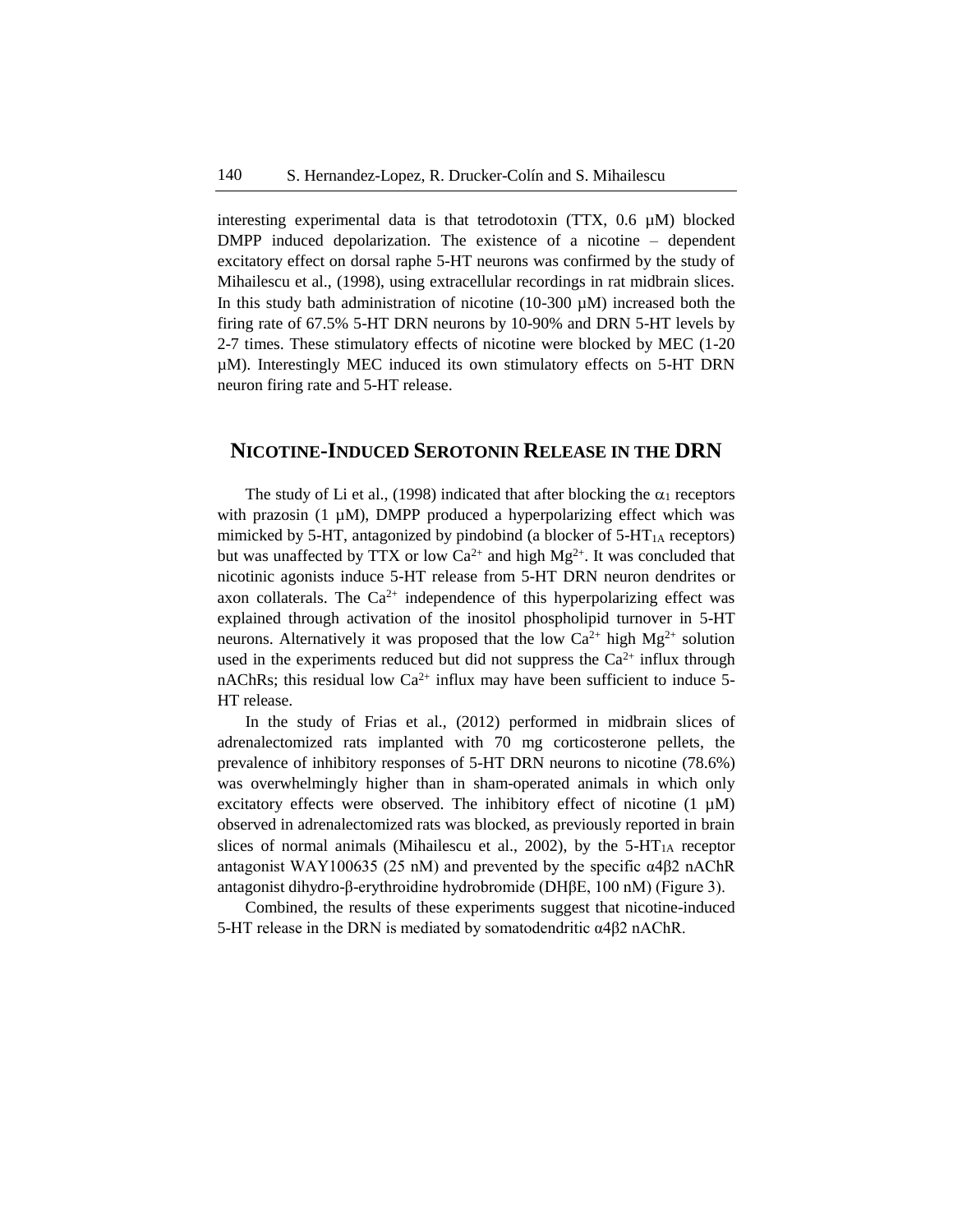

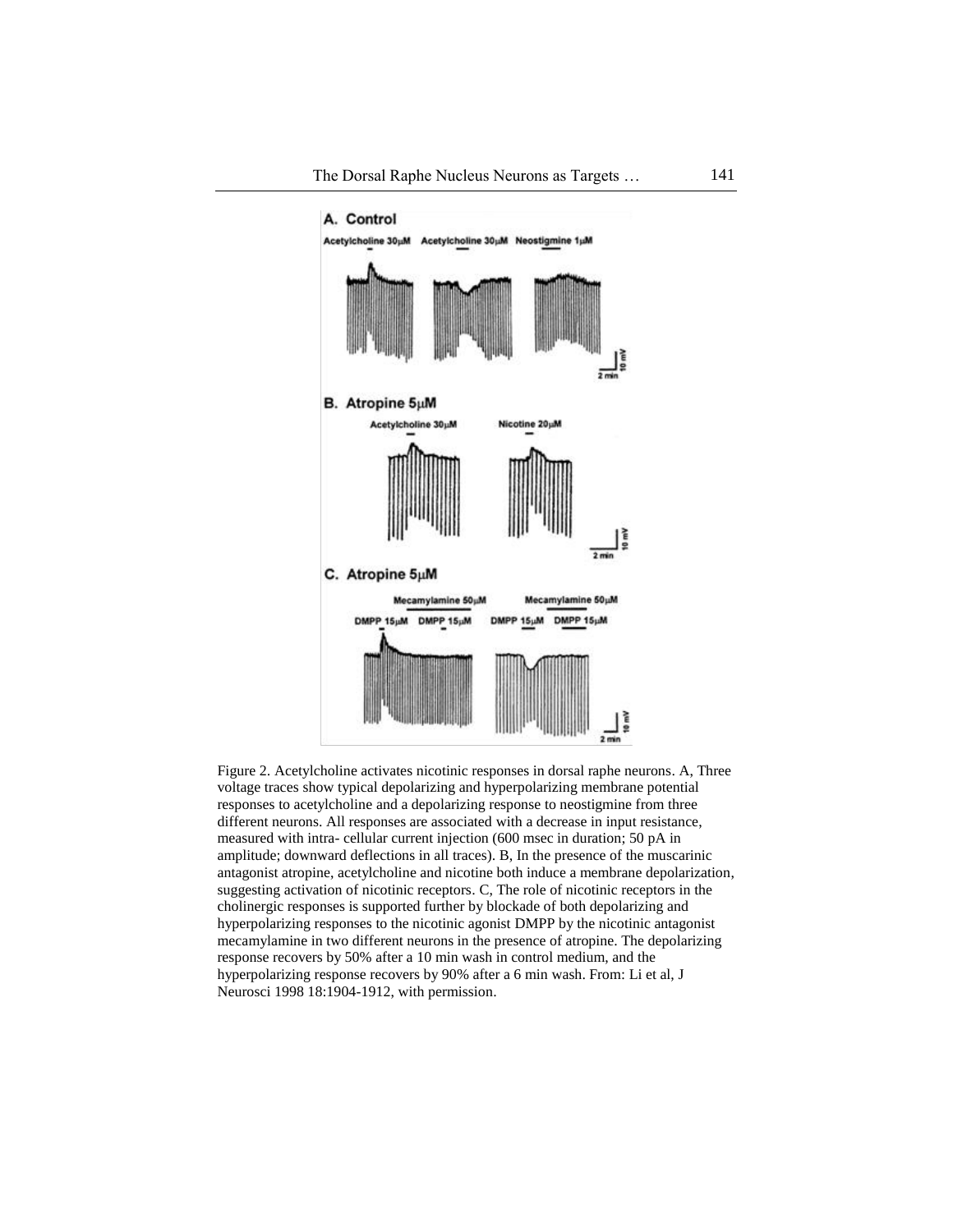

Figure 3 Dihydro-β-erythroidine (DHβE, 100 nM), a selective antagonist at α4β2 Figure 5nAChRs, reduces the inhibitory effects of nicotine on 5-HT DRN neurons obtained from Adx+CSR rats (adrenalectomized rats subcutaneously implanted with 75 mg corticosterone pellets). (A) Brief (3 min), repeated administrations of nicotine  $(1\mu M)$ produced reproducible inhibitory effects on the firing of an identified 5-HT DRN neurons obtained from an  $Adx + CSR$  rats. (B) Frequency histogram showing that prolonged (8 min) administration of nicotine (1 μM) produces a long-lasting inhibition of 5-HT DRN neuron firing. After recovery, administration of DHβE 100 (nM) converted the inhibitory effect of nicotine  $(1 \mu M)$  into a stimulatory one. The results are presented as means  $\pm$  SEM (n = 5). From: Frías-Dominguez et al., Brain Res Bull. 2013, 98:10-22, with permission.

### **NICOTINE-INDUCED GLUTAMATE RELEASE IN THE DRN**

Nicotine produces excitatory effects in 70-80% of 5-HT DRN neurons (Li et al, 1998; Mihailescu et al., 1998, 2002; Chang et al., 2014), an effect explained originally only by a presynaptic intra-raphe release of noradrenaline (Li et al, 1998). However the stimulation of DRN 5-HT neurons by nicotine also occurred in presence of high concentrations of the α1-adrenoreceptor agonist phenylephrine (50 µM) (Mihailescu et al., 1998). 5-HT DRN neurons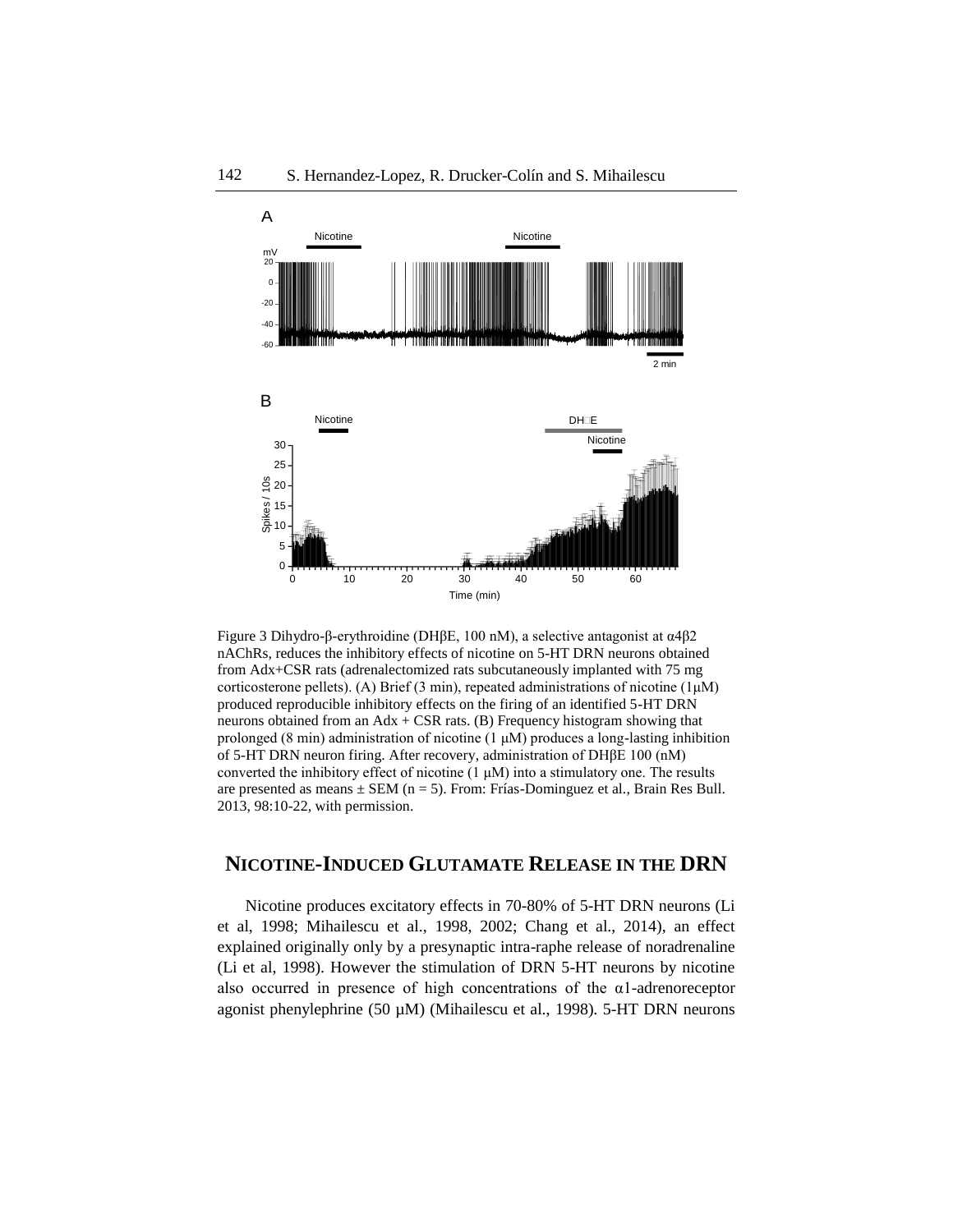receive glutamatergic afferents from the laterodorsal and pedunculopontine tegmental nuclei (Wolf and Butcher, 1989), cerebral cortex and glutamatergic DRN interneurons (Celada et al., 2011). Since one of the most common effects of nicotine is to produce a presynaptic release of glutamate (McGehee et al., 1995) we investigated if the stimulatory effect of nicotine on 5-HT DRN neurons depends on glutamate release (Garduño et al., 2012). Experiments were performed in midbrain slices obtained from young Wistar rats. The activity of DRN neurons was recorded using the whole-cell current and voltage clamp techniques. Neurons were identified as serotonergic in line, using electrophysiological criteria (Aghajanian and Vandermaelen, 1982) and off line using immunohistochemical techniques. Bath administration of nicotine (0.3-1µM) increased the frequency but not the amplitude of spontaneous excitatory postsynaptic currents (sEPSCs) by ~88% in 16 out of 18 5-HT DRN neurons tested. This effect was mimicked by exogenous acetylcholine (ACh, 1 mM) and by eserine (an inhibitor of acetylcholine esterase,  $10 \mu M$ ) and was suppressed by CNQX (6-cyano-7-nitroquinoxaline-2,3-dione), an antagonist of glutamate AMPA/kainic acid receptors,  $10 \mu$ M). Nicotine-induced glutamate release was not affected by pre-treatment with TTX (500 nM), a blocker of voltage-gated  $Na<sup>+</sup>$  channels, which strongly suggests a presynaptic effect of nicotine but was blocked by a mixture of voltage-gated calcium channel (VGCC) blockers. An interesting observation resulting fro this study is that the increase in firing rate of 5-HT DRN neurons produced by nicotine persisted 10-20 minutes after washing the drug, which suggests that a single administration of nicotine induces of a long-term potentiation of glutamate release in the DRN.

Nicotine-induced glutamate release was mediated by α4β2 nAChRs since it was not blocked by methyllycaconitine (MLA 100 nM), a specific antagonist of α7 nAChRs (Figure 4A and 4B) but was blocked by the specific antagonist of  $\alpha$ 4β2 nAChRs DHβE (100 nM) (Figure 4C and 4D). The Ca<sup>2+</sup> influx induced by activation of presynaptic α4β2 nAChRs was not sufficient to induce glutamate release and but opened, through depolarization, VGCC of axon terminals. This phenomenon was previously described by Dajas Bailador et al., (2002).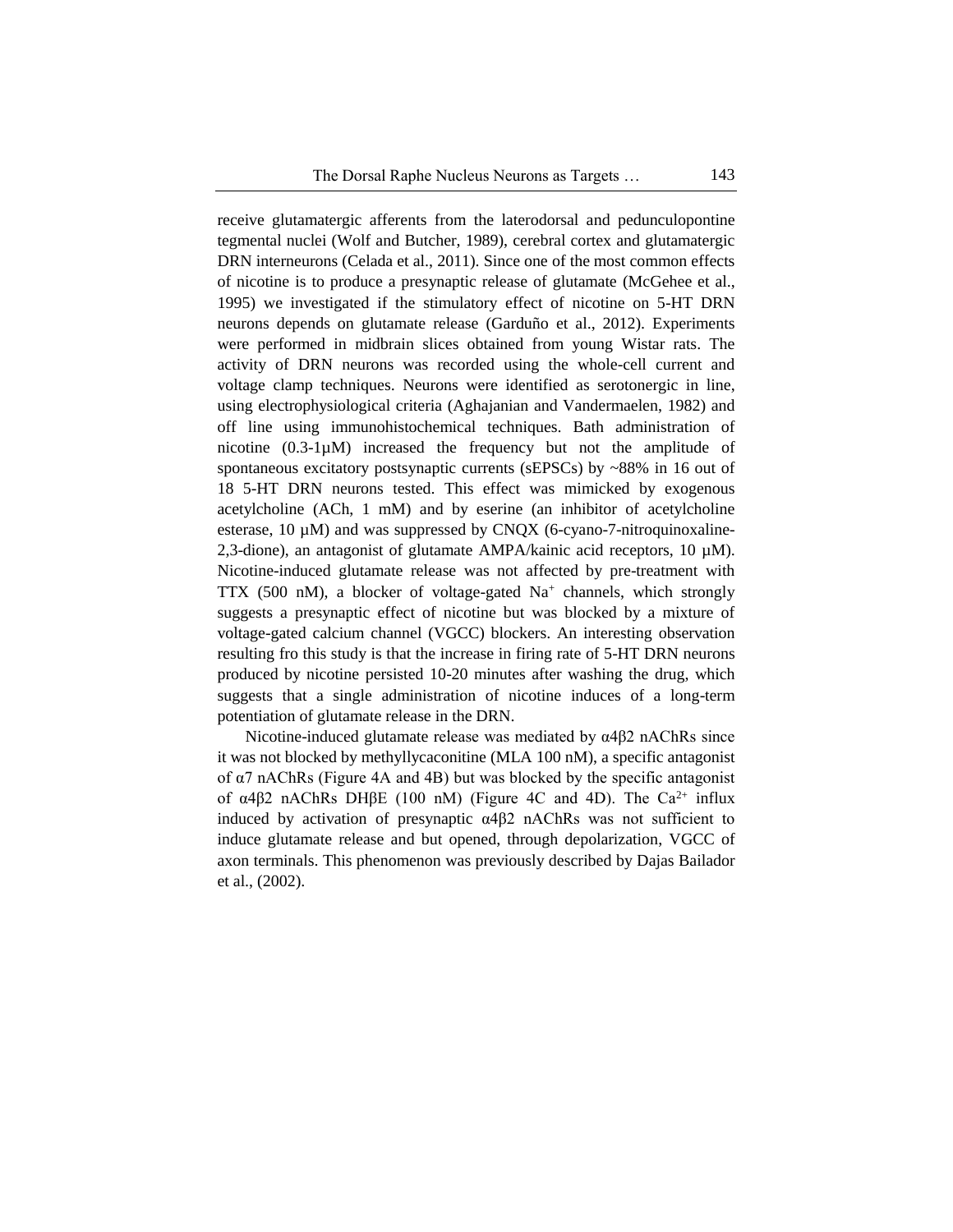

Figure 4 Nicotinic effects are performed through 2-containing nAChRs. *A,* Traces showing sEPSCs recorded from a 5-HT-positive neuron in the presence of MLA (100nM, top), MLA plus nicotine (1 µM, middle) and nicotine washout (bottom). *B*, Time-frequency histograms from 10 identified 5-HT neurons tested with nicotine (1 µM) in the presence of MLA. The inset shows the normalized sEPSCs frequency. *C*, Traces showing sEPSCs recorded from 5-HT positive neuron in the presence of DHβE (100 nM, top), DHβE plus nicotine (1 µM, middle) and nicotine washout (bottom). *D*, Time-frequency histogram from 12 identified 5-HT neurons tested with nicotine  $(1)$ µM) in the presence of DHβE. The inset shows the normalized sEPSCs frequency. In all the experiments nicotine was applied after a 10 min pretreatment with DHβE or MLA. From Garduño et al., J. Neurosci, 2012; 32:15148-15157, with permission.

## **NICOTINE-INDUCED GABA RELEASE**

5-HT DRN neurons receive GABAergic afferents from various areas of the brain such as: lateral and posterior hypothalamus, lateral preoptic area,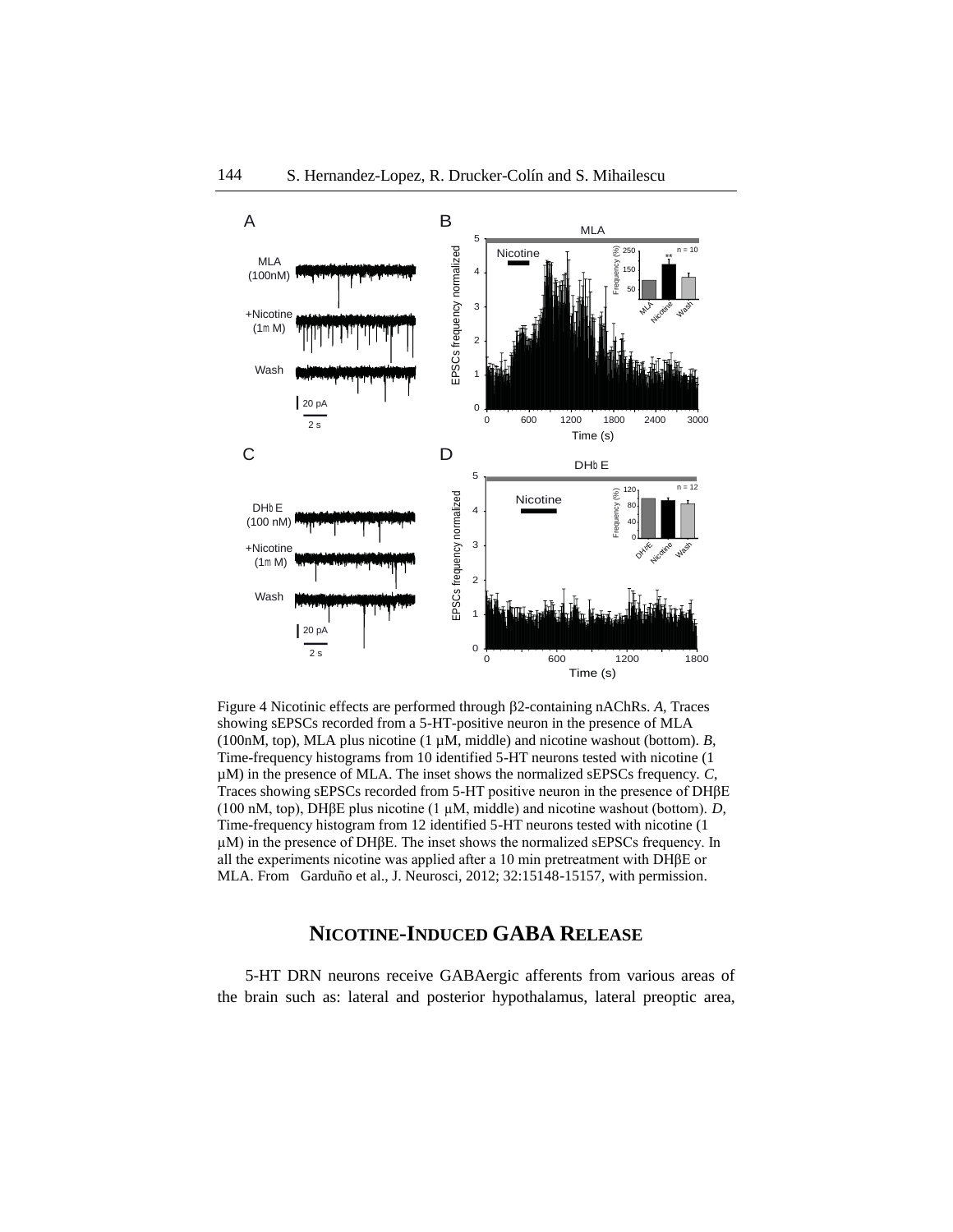ventral pontine periaqueductal gray, substantia nigra, ventral tegmental area (Gervasoni et al., 2000) and rostromedial tegmental nucleus (Lavezzi et al., 2012; Sego et al., 2014). DRN contains a large population of GABAergic neurons located especially in the lateral wings of the DRN (Gervasoni et al., 2000), which project both to 5-HT DRN neurons and other areas the brain. GABA released from these afferents inhibits directly the activity of 5-HT DRN neurons by means of GABA<sub>A</sub> and GABA<sub>B</sub> receptors of 5-HT DRN neurons (Tao et al, 1996). In addition, recent studies demonstrated that GABA modulates glutamatergic synaptic transmission through presynaptic mechanisms (Soiza-Reilly et al., 2013). This last regulatory mechanism has two components: a GABA<sub>A</sub>-mediated facilitation and a GABA<sub>B</sub>-mediated inhibition of glutamate release (Soiza-Reilly et al., 2013).

Locally released GABA, tonically inhibits the activity of 5-HT DRN neurons since bicuculline, a GABA<sup>A</sup> receptor antagonist, increased the firing rate of 5-HT DRN neurons of rat midbrain slices (Mihailescu et al., 2002). A similar effect was observed when bicuculline was administered to unanesthetized rats during slow wave and paradoxical sleep (Gervasoni et al., 2000). It was proposed that the decrease in 5-HT DRN neuron firing rate during sleep depends on an increase in local GABA release (Nitz and Siegel 1997; Gervasoni et al., 2000).

Immunohistochemical studies by Bitner and Nikkel (2002) demonstrated the presence of  $\alpha$ 7 subunit-containing nAChRs in putative GABAergic cell of the DRN. The data issuing from the study of Bitner and Nikkel did not allow however determining neither the neuronal location (somato-dendritic, axon terminal) nor the functionality of the above-mentioned  $\alpha$ 7 nAChRs. Therefore we performed a detailed study concerning the effects of nicotine on GABAergic activity in the DRN (Hernandez-Vazquez et al., 2014).

The experiments were performed in coronal midbrain slices obtained from young (postnatal days 18-21) Wistar rats. GABAergic spontaneous inhibitory postsinaptic currents (sIPSCs) were recorded from post hoc-identified 5-HT DRN neurons using the whole cell voltage-clamp technique. Administration of nicotine  $(1 \mu M)$  increased sIPSC frequency in 72% of identified 5-HT DRN neurons (Figure 5A). This effect was not mediated by  $\alpha$ 4 $\beta$ 2 nAChRs, since RJR-2403 (100 nM), a specific nAChRs agonist did not reproduce it and DH $\beta$ E, a specific  $\alpha$ 4 $\beta$ 2 nAChR antagonist, did not block it. The effect was mimicked by the selective agonist of  $\alpha$ 7 nAChR, PNU-282987 (100 nM), blocked by MLA (20 nM), and MEC (50  $\mu$ M) (Figure 5D) and exacerbated by the positive allosteric modulator of the same receptor, PNU-120596 (10  $\mu$ M).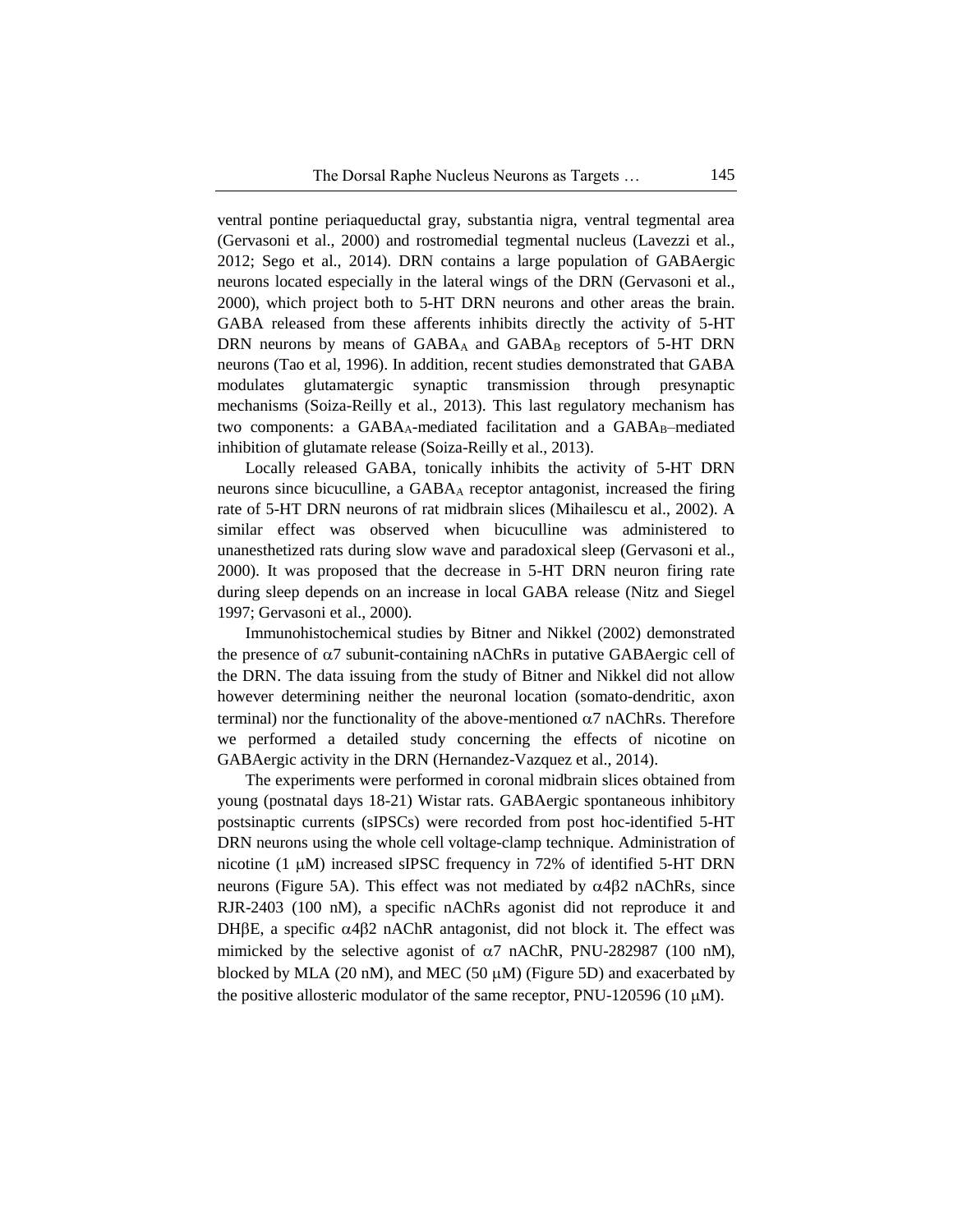

Figure 5. Nicotine increases GABAergic sIPSC frequency in the majority of 5-HT DRN neurons. *A*, *top*: control recording of sIPSCs in the presence of CNQX (10 μM) and APV (50 μM). *Middle*: in the same neuron, nicotine (1 μM) increases GABAergic sIPSC frequency. *Bottom*: after washout of nicotine, sIPSC frequency returned to basal values. *B* and *C*: cumulative probability distributions of frequency (*B*) and amplitude events (*C*) from the neuron in *A* showing that nicotine increases the frequency but not the amplitude of GABAergic sIPSCs. *D*: summary of the results showing the increases of sIPSC frequency with nicotine observed in 72% of 5-HT DRN neurons ("responder cells"). Mecamylamine (MEC; 50 μM) and methyllycaconitine (MLA; 20 nM) did not alter sIPSC frequency in basal conditions but blocked the stimulatory effect of nicotine. Data are expressed as % of control group. \*Significant difference vs. control (*P* < 0.05). From: Hernandez-Vazquez et al., J Neurophysiol., 2014; 112(12):3154-63, with permission.

Therefore, the nAChR involved in nicotine-induced sIPSCs was the homomeric  $\alpha$ 7. TTX (1  $\mu$ M) did not change significantly (Figure 5D) the nicotine-induced increase in sIPSCs frequency, which indicates the presynaptic location of  $\alpha$ 7 nAChR on GABAergic neurons. SIPSCs' frequency was independent on voltage-gated calcium channels (VGCC) but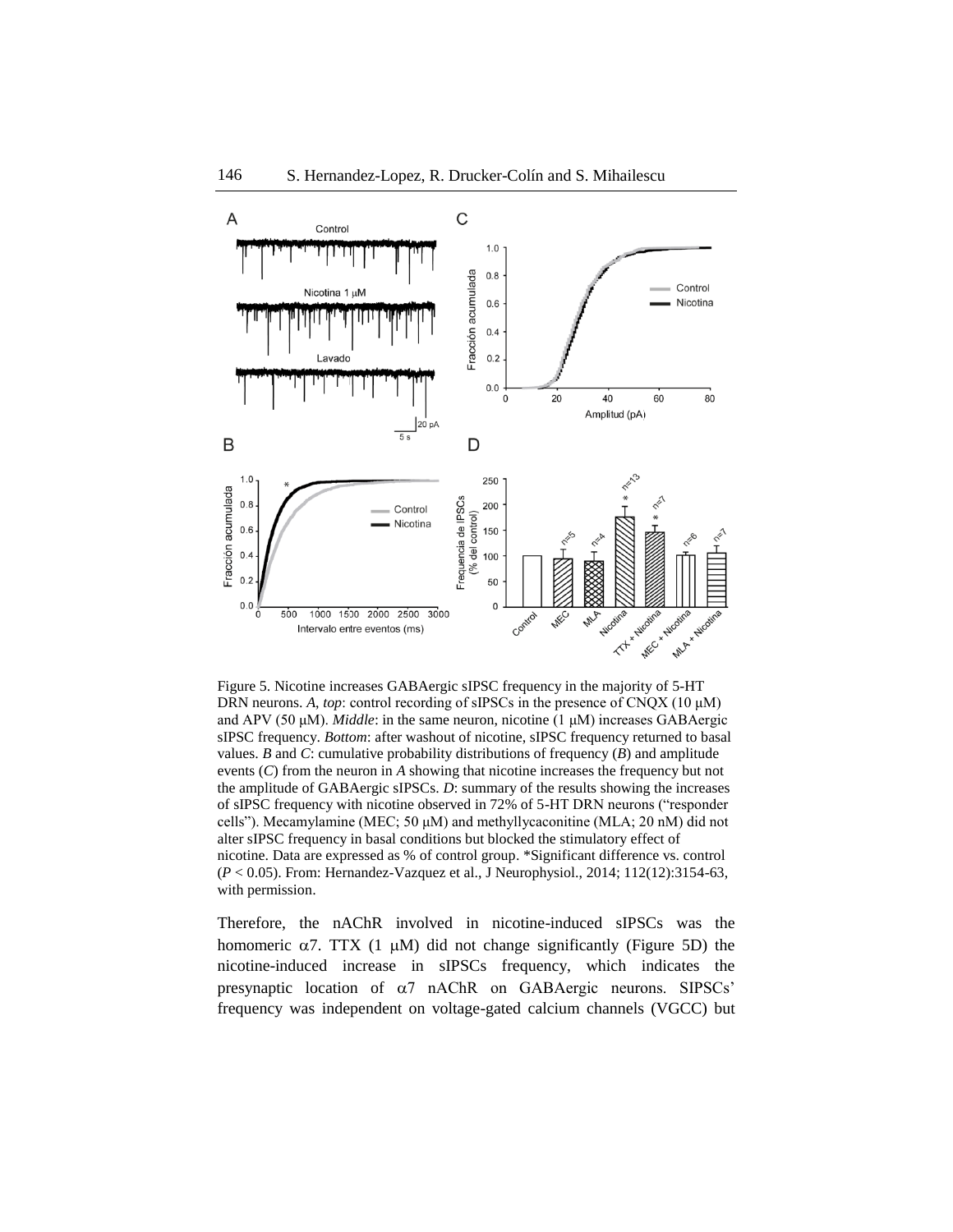was dependent on  $Ca^{2+}$ -induced  $Ca^{2+}$  release (CICR). This last finding reinforces the idea of  $\alpha$ 7 nAChR mediation of nicotine-induced GABA release since  $\alpha$ 7 nAChRs possess the highest Ca<sup>2+</sup> permeability and their activation at presynaptic sites is sufficient to induce by itself neurotransmitter release (Dajas-Bailador et al., 2002, Dickinson et al, 2008).

In conclusion, nicotine-induced GABA release depends on presynaptic  $\alpha$ 7 nAChR, does not require activation of voltage-gated  $Ca<sup>2+</sup>$  channels but involves calcium-induced calcium release.

#### **DISCUSSION**

Analyzing the results of the above-presented studies several conclusions and hypothesis may be withdrawn:

- 1) Since the nicotine-induced glutamate, serotonin and GABA releases in the DRN are not affected by TTX, they are very likely mediated by presynaptic nAChRs.
- 2) The stimulation of both  $\alpha$ 7 and  $\alpha$ 4 $\beta$ 2 presynaptic nAChRs induces intra-raphe release of two neurotransmitters with opposed effects on 5-HT DRN neurons. Thus, the stimulation of  $\alpha$ 7 nAChRs induces the release of noradrenaline, which excites 5-HT DRN neurons and of GABA, which inhibits the same neurons. Likewise,  $\alpha$ 482 nAChRs induce the release of both glutamate, which stimulates 5-HT DRN neurons and 5-HT which inhibits 5-HT DRN neurons.
- 3) Based of nAChRs affinities for nicotine it may be assumed that low nicotine concentrations will stimulate mainly  $\alpha$ 4 $\beta$ 2 nAChRs and generate excitatory effects through glutamate release and inhibitory effects through 5-HT release. The intensity of nicotine excitatory effects depends in this case on the density of DRN glutamatergic terminals expressing  $\alpha$ 4 $\beta$ 2 nAChRs, whereas the intensity of 5-HTdependent inhibitory effects depends on the amount of 5-HT released by nicotine and on the sensitivity of  $5-HT<sub>1A</sub>$  autoreceptors.
- 4) It is expectable that nicotine-induced intra-raphe GABA and noradrenaline release reach their maximum with higher concentrations of nicotine, since  $\alpha$ 7 nAChRs have a lower affinity for nicotine.
- 5) A single nicotine administration is capable of inducing a long-term potentiation of glutamate release; however this phenomenon could not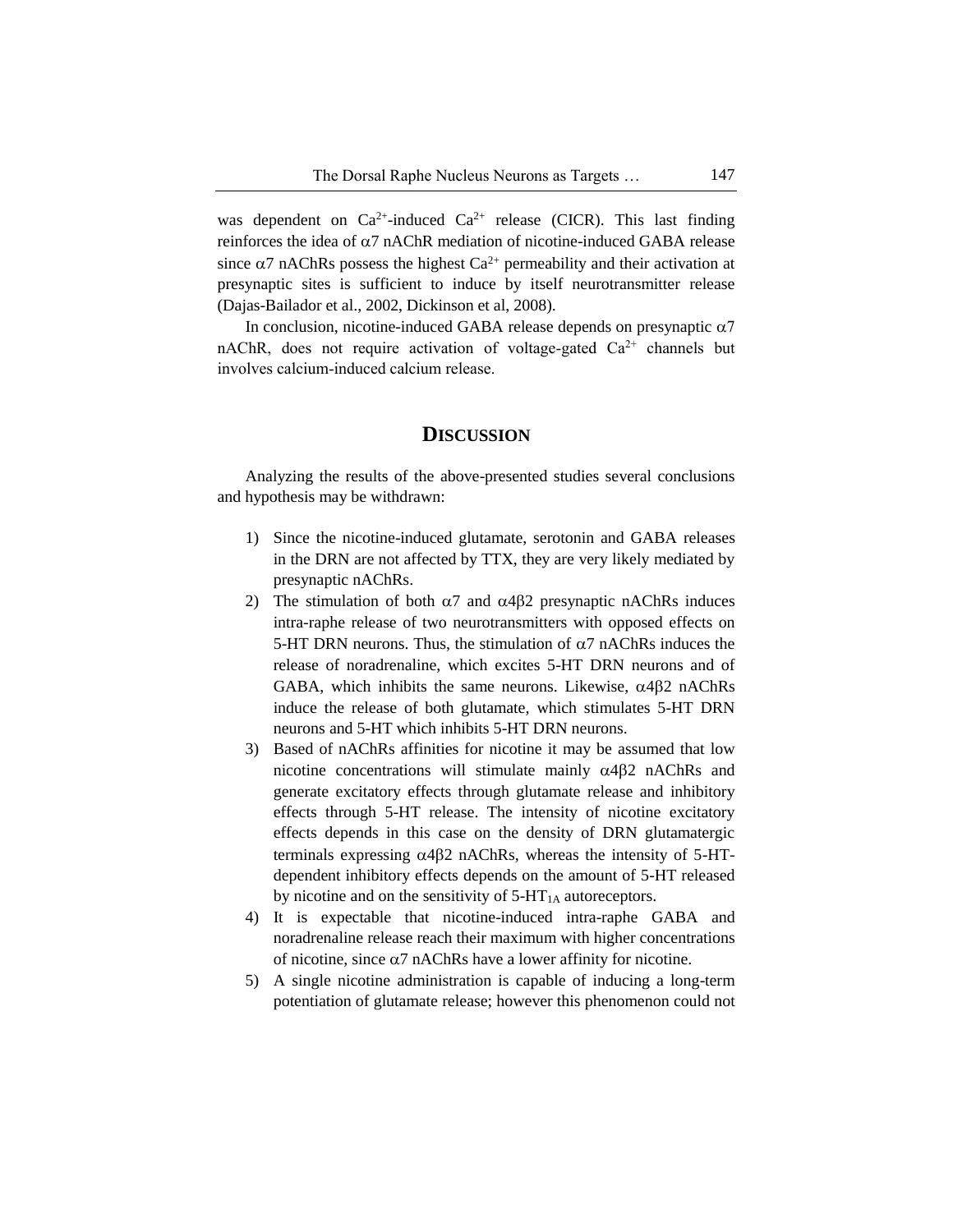be observed for nicotine-induced serotonin, noradrenaline or GABA releases.

The main problem with these conclusions and hypothesis is that all experiments were performed in midbrain slices, in which most of afferent DRN connections were eliminated. It is likely that nicotine effects depending on the increase or decrease in firing rate of neurons that project to the DRN were omitted.

#### **ACKNOWLEDGMENTS**

This work was supported by Consejo Nacional de Ciencia y Tecnología Grant No. 236719 to Salvador Hernandez and by Dirección General de Asuntos del Personal Académico (DGAPA) PAPIIT Grant No. IN216416 to Stefan Mihailescu.

#### **REFERENCES**

- Aghajanian, GK; Vandermaelen CP. Intracellular recordings from serotonergic dorsal raphe neurons:pace-maker potentials and the effect of LSD. *Brain Res*, 1982, 238:463-469.
- Artigas, F.Serotonin receptors involved in antidepressant effects. Pharmacol Ther, 2013, 137(1):119-131. Review.
- Baraban, JM; Aghajanian, GK. Noradrenergic innervation of serotonergic neurons in the dorsal raphe: demonstration by electron microscopic autoradiography. *Brain Res*, 1981, 204(1), 1-11.
- Baker, KG; Halliday, GM; Törk, I. Cytoarchitecture of the human dorsal raphe nucleus. *J Comp Neurol*, 1992, 301, 147–161.
- Bitner, RS; Nikkel, AL. Alpha-7 nicotinic receptor expression by two distinct cell types in the dorsal raphe nucleus and locus coeruleus of rat. *Brain Res,* 2002, 938(1-2), 45-54.
- Bitner, RS; Nikkel, AL; Curzon, P; Donnelly-Roberts, DL; Puttfarcken, PS; Namovic, M; Jacobs, IC; Meyer, MD; Decker, MW. Reduced nicotinic receptor-mediated antinociception following in vivo antisense knockdown in rat. Brain Res, 2000, 871(1):66-74.
- Blier, P. Neurotransmitter targeting in the treatment of depression. *J Clin Psychiatry*, 2013, 74 Suppl 2:19-24.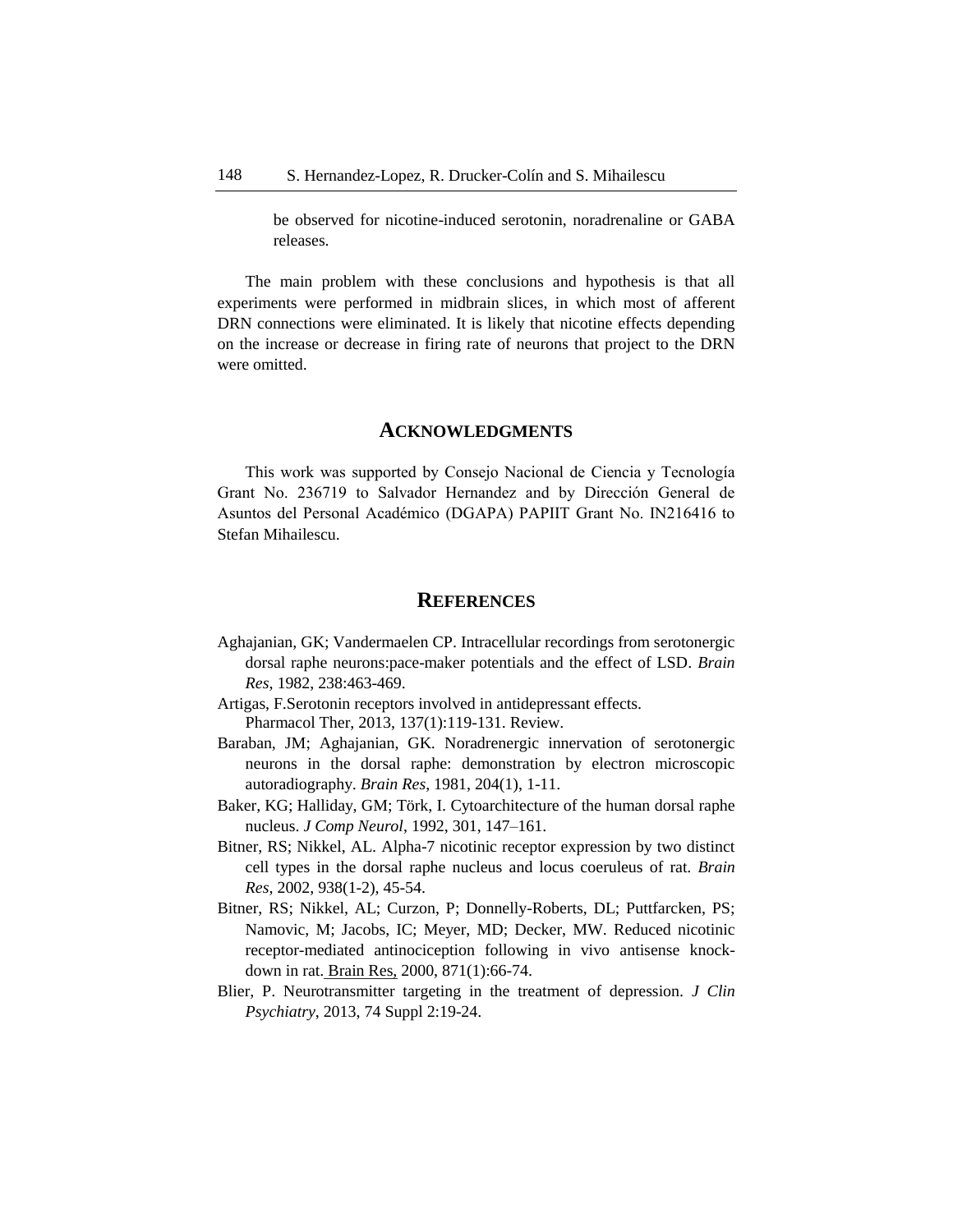- Chang, B; Daniele, CA; Gallagher, K; Madonia, M; Mitchum, RD; Barrett, L; Vezina, P; McGehee, DS. Nicotinic excitation of serotonergic projections from dorsal raphe to the nucleus accumbens. *J Neurophysiol*. 2011, 106(2), 801-808.
- Cucchiaro, G; Commons, KG. Alpha 4 nicotinic acetylcholine receptor subunit links cholinergic to brainstem monoaminergic neurotransmission. *Synapse,* 2003, 49(3), 195-205.
- Dajas-Bailador, FA; Mogg, AJ; Wonnacott S. Intracellular  $Ca^{2+}$  signals evoked by stimulation of nicotinic acetylcholine receptors in SH-SY5Y cells: contribution of voltage-operated  $Ca^{2+}$  channels and  $Ca^{2+}$  stores. *J Neurochem,* 2002, 81, 606–614.
- Dickinson, J. A; Kew, JN; Wonnacott, S. Presynaptic alpha7- and beta2 containing nicotinic acetylcholine receptors modulate excitatory amino acid release from rat prefrontal cortex nerve terminals via distinct cellular mechanisms. *Mol Pharmacol*, 2008, 74, 348–359.
- Erhardt, S; Hajos, M; Lindberg, A; Engberg G. Nicotine-induced excitation of locus coeruleus neurons is blocked by elevated levels of endogenous kynurenic acid. *Synapse*, 2000, 372, 104-108.
- Flores, CM; Rogers, SW; Pabreza, LA; Wolfe, BB; Kellar, KJ. A subtype of nicotinic cholinergic receptor in rat brain is composed of alpha 4 and beta 2 subunits and is up-regulated by chronic nicotine treatment. *Mol Pharmacol*, 1992, 41(1), 31-7.
- Frías-Domínguez, C; Garduño, J; Hernández, S; Drucker-Colin, R; Mihailescu, S. Flattening plasma corticosterone levels increases the prevalence of serotonergic dorsal raphe neurons inhibitory responses to nicotine in adrenalectomised rats. *Brain Res Bull*, 2013, 98, 10-22.
- Garduño, J; Galindo-Charles, L; Jiménez-Rodríguez, J; Galarraga, E; Tapia, D; Mihailescu, S; Hernandez-Lopez, S. Presynaptic α4β2 nicotinic acetylcholine receptors increase glutamate release and serotonin neuron excitability in the dorsal raphe nucleus*. J Neurosci*, 2012, 32(43), 15148- 15157.
- Gervasoni, D; Peyron, C; Rampon, C; Barbagli, B; Chouvet, G; Urbain, N. Role and origin of the GABAergic innervation of dorsal raphe serotonergic neurons. *J Neurosci*, 2000, 20, 4217–4225.
- Gotti, C; Clementi, F; Fornari, A; Gaimarri, A; Guiducci, S; Manfredi, I; Moretti, M; Pedrazzi, P; Pucci, L; Zoli, M. Structural and functional diversity of native brain neuronal nicotinic receptors. *Biochem Pharmacol, 2009*, 78(7), 703-711. Review.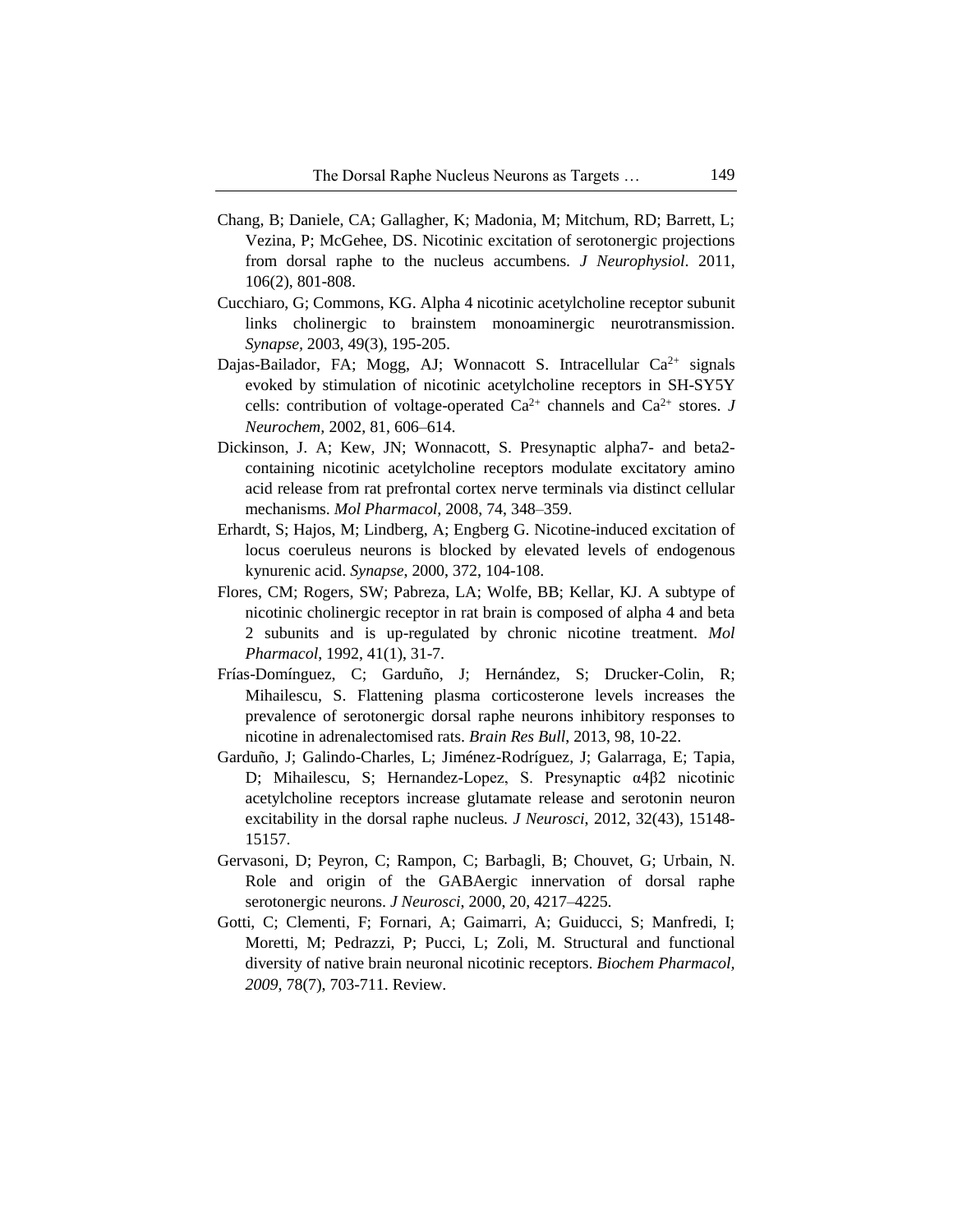- Hernández-Vázquez, F; Chavarría, K; Garduño, J; Hernández-López, S; Mihailescu, SP. Nicotine increases GABAergic input on rat dorsal raphe serotonergic neurons through alpha7 nicotinic acetylcholine receptor. *J Neurophysiol,* 2014, 112(12), 3154-3163.
- Kim, MA; Lee, HS; Lee, BY; Waterhouse, BD. Reciprocal connections between subdivisions of the dorsal raphe and the nuclear core of the locus coeruleus in the rat. *Brain Res*, 2004, 1026(1), 56-67.
- Hernandez-Lopez, S; Garduño, J; Mihailescu, S. Nicotinic modulation of serotonergic activity in the dorsal raphe nucleus. *Rev Neurosci*, 2013, 24(5), 455-469. Review.
- Lavezzi, HN; Parsley, KP; Zahm, DS. Mesopontine rostromedial tegmental nucleus neurons projecting to the dorsal raphe and pedunculopontine tegmental nucleus: psychostimulant-elicited Fos expression and collateralization. *Brain Struct Funct*, 2012, 217(3):719-734.
- Li, X; Rainnie, DG; McCarley, RW; Greene, RW. Presynaptic nicotinic receptors facilitate monoaminergic transmission. *J Neurosci*, 1998, 18(5), 1904-1912.
- McGehee, DS; Role, LW. Physiological diversity of nicotinic acetylcholine receptors expressed by vertebrate neurons. *Annu Rev Physiol*, 1995, 57, 521-546. Review.
- Mihailescu, S; Guzmán-Marín, R; Domínguez, M del C; Drucker-Colín, R. Mechanisms of nicotine actions on dorsal raphe serotoninergic neurons. *Eur J Pharmacol*, 2002, 452(1), 77-82.
- Mihailescu, S; Palomero-Rivero, M; Meade-Huerta, P; Maza-Flores, A; Drucker-Colín, R. Effects of nicotine and mecamylamine on rat dorsal raphe neurons. *Eur J Pharmacol*, 1998, 360(1), 31-36.
- Nitz, D; Siegel, J. GABA release in the dorsal raphe nucleus: role in the control of REM sleep. *Am J Physiol*, 1997, 273(1 Pt 2), R451-455.
- Olivier, B. Serotonin: a never-ending story. *Eur J Pharmacol*, 2015, 753, 2-18. Review.
- Paterson, D; Nordberg, A. Neuronal nicotinic receptors in the human brain. *Prog Neurobiol*, 2000, 61(1), 75-111. Review.
- George Paxinos, Charles Watson. The Rat Brain in Stereotaxic Coordinates. Edition 4, Publisher-Academic Press, 1997 ISBN-0125476191, 9780125476195
- Salín-Pascual, RJ; Drucker-Colín, R. A novel effect of nicotine on mood and sleep in major depression. *Neuroreport,* 1998, 9(1), 57-60.
- Sego, C; Gonçalves, L; Lima, L; Furigo, IC; Donato, J Jr; Metzger, M. Lateral habenula and the rostromedial tegmental nucleus innervate